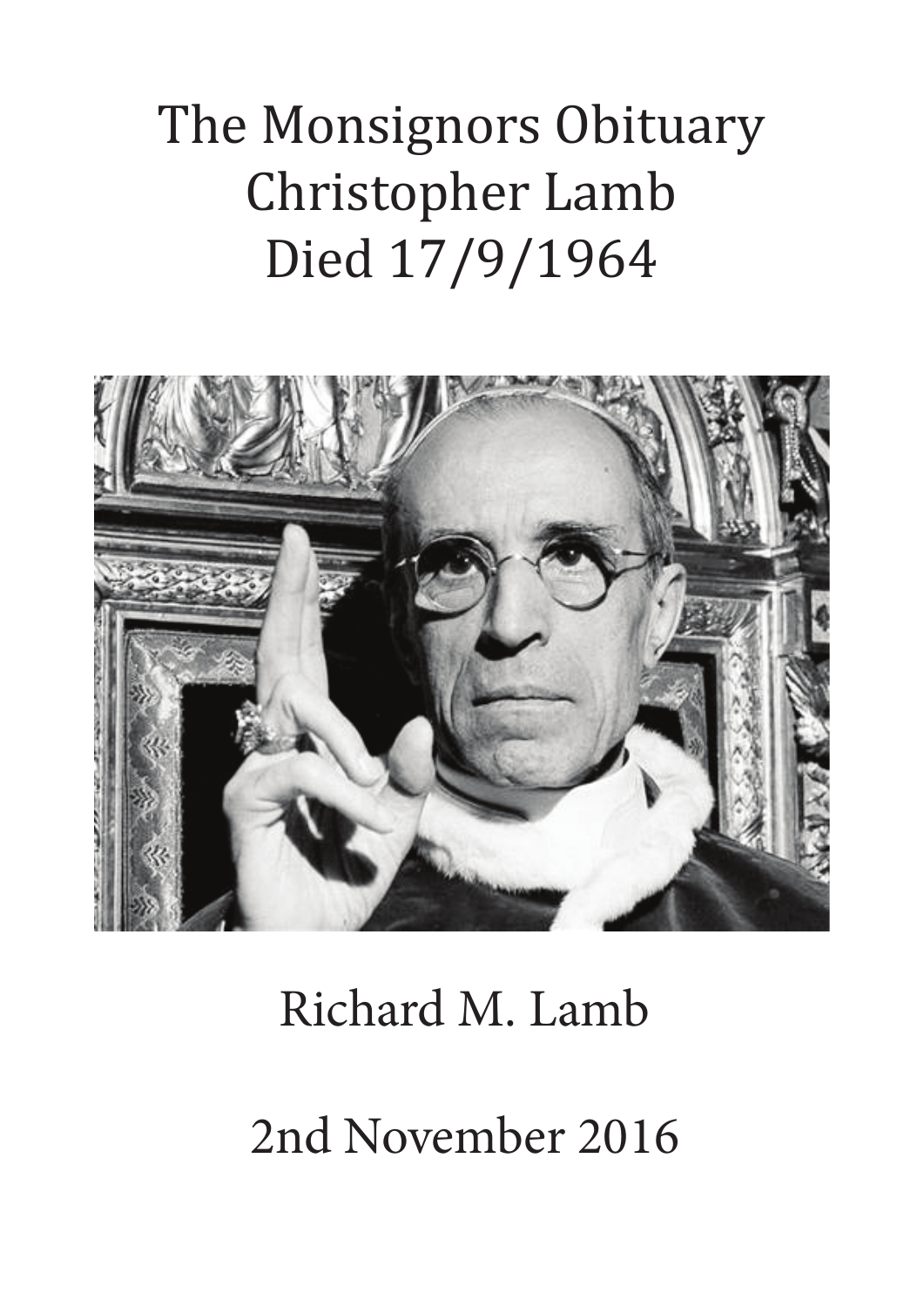#### From Glasgow Observer (Scottish Catholic Herald)

## Friday, September 25<sup>th</sup> 1964

#### An old friend pays tribute to Mgr. Lamb (Joseph Cuthbert)

God's purpose is frequently inscrutable when He takes to Himself someone who is doing great work for the Church at a time when he has yet apparently, to achieve his maximum influence. This is certainly the case with Mgr. Christopher Lamb who died suddenly last week.

As Vice-Rector of the Beda he did work of the greatest importance in that pontifical college for late vocations.

He formed an ideal link between Mgr.Duchemin and the present Rector Mgr.Curtin.

Christopher Lamb came to the Beda as a student immediately after the last war. A barrister before hostilities began, he had a good war record, serving with the rank of Major in the Border Regiment being on Field Marshal Montgomery's staff in Normandy; he was mentioned in dispatches.

He was without any doubt the most popular student of his time. His quiet charm, deep spiritually and exquisite charity were qualities which endeared him to his fellow students and were later to serve him well as Vice Rector of his Roman alma mater.

He was a man of wide culture with very definite views on the role of the Catholic Church in this country. Long before the word ecumenical came to have its present meaning he had a positive and friendly attitude towards non-Catholics many of whom he numbered among his friends.

## ENRICHING

To be Christopher Lamb's friend was a rewarding and enriching experience.

He gave so much and asked so little in return. He had considerable influence over young priests in whose company he was always happy, and whose ideas he encouraged and nurtured.

The fact that the Bishop of Lancaster flew home from the Council in Rome to be present at the Requiem Mass in the Church of Mary and St. Joseph, Carlisle, is evidence of the high esteem and affection all who knew him had for Mgr. Lamb

He was a holy priest and a most lovable man.

He lies in the graveyard of the little Church of Our Lady and St. Wilfrid. Warwick Bridge amid the beautiful country of the fells which he loved so much.

May he rest in peace.

W<sub>D</sub>H

Copied by R.M Lamb On 26/10/2016